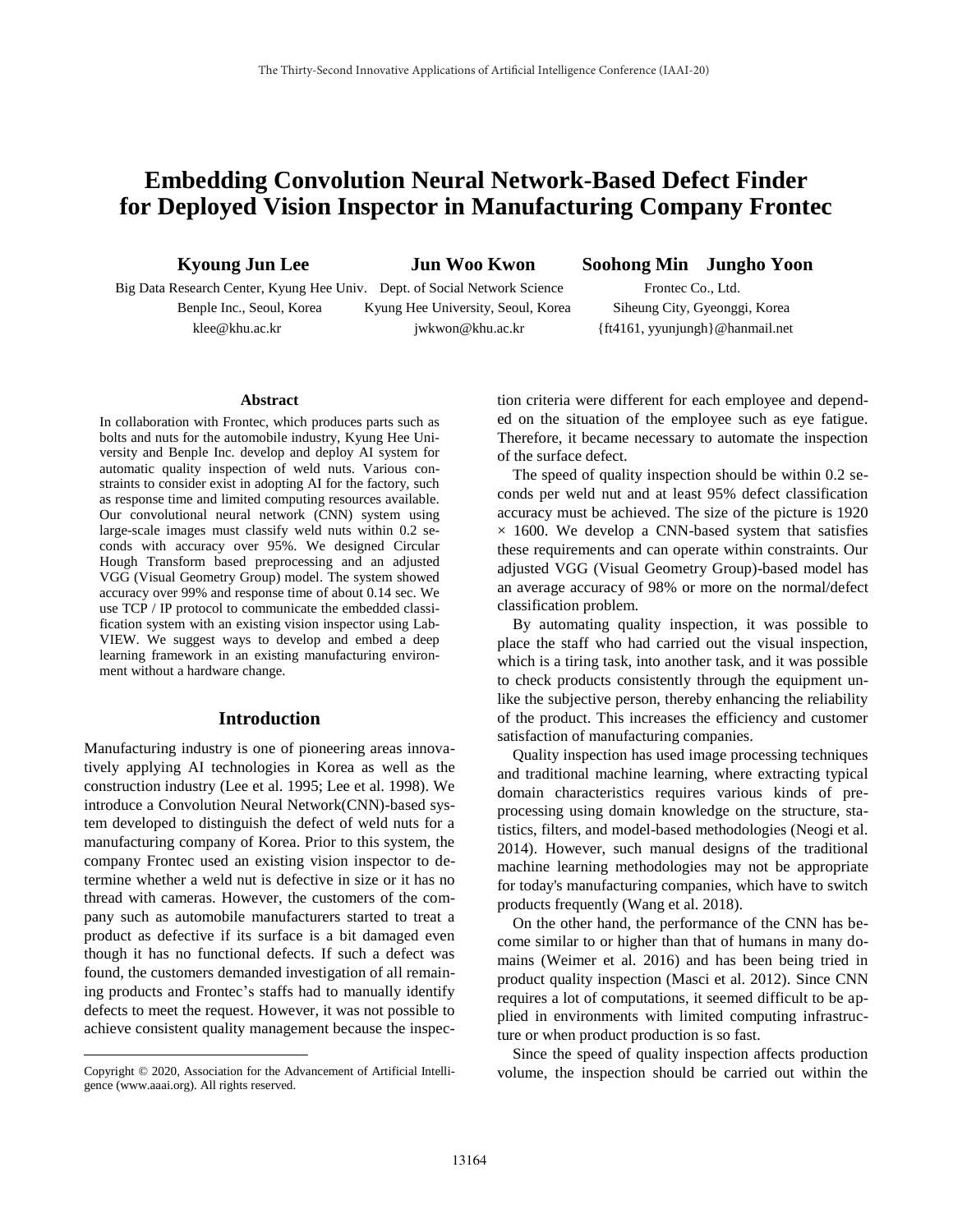limited time. The development of the CNN to ensure accuracy and the constraints required by the company is needed for the real factory environment.

### **Image-based Quality Inspection Techniques**

Companies have used cameras or sensors to digitize the surface or the state of products and attempted to automate quality inspection using statistics, image processing, domain knowledge rule-based system, and machine learning. Statistical methodologies use histogram analysis and autocorrelation analysis to measure the spatial distribution of pixel values. The image processing methodology extracts a feature through a filter or converting an image into another form. However, a new experiment is required to find a filter that is optimized for each domain.

Hough transform (Duda & Hart 1972) is used to detect well-defined forms, such as lines and circles. When processing an image, a filtering operation can be performed not only in the spatial domain but also in the frequency domain. Especially, filters in the frequency domain are used when there is a periodic characteristic, or the patterns of images cannot be detected in the spatial domain. The features obtained in the spatial domain and the frequency domain can be applied to supervised machine learning for defect classification such as k-Nearest Neighbor method. Traditional Support Vector Machines (SVM) have been also used extensively for binary classification and are often used to find defects on the surface of metal products. SVM-based binary classifiers are assembled to implement a multi-class classifier and used for classification of defects by incorporating feature extractors or knowledge-based methodologies implemented by other preprocessing processes such as histogram, edge extraction, and shape extraction (Agarwal et al. 2011).

Especially, before CNN, it was difficult to use images because of hardware performance and the constraint that input should be one dimension. Therefore, Principal Component Analysis is often used as a function to extract features from an image and reduce the dimension to generate input. By Principal Component Analysis (PCA), Luiz et al. (2010) generated feature vectors from the region in which there may be a defect detected by Hough transform and used them as neural network input to classify defects with complex shapes.

Traditional quality management methodologies have required a lot of domain knowledge or a pre-processing filter optimized for domain in order to extract features. Many new methodologies have been developed that do not require much knowledge of the domain, such as CNN, which was originally designed for image analysis. CNN with max

pooling shows better performance than SVM and multilayer perceptron (Scholz-Reiter et al. 2012).

Janssens et al. (2016) introduced the CNN to reduce the overhead of feature engineering for specific defects of bearings through vibration analysis. The CNN, which receives the Discrete Fourier Transform (DFT) motor signal, classifies the bearing states into four categories. Wang et al. (2016) formed a spectrogram for vibration through a Discrete Wavelet Transform (DWT) and put it into CNN to classify five defect types. Dong et al. (2016) introduce CNN to distinguish six small defects that were difficult to catch by conventional methods due to noise or resonance in the wind turbine vibration data. Ferguson et al. (2017) developed CNN using x-ray images of castings to identify defect locations and types. Ye et al. (2018) introduce a CNN to distinguish the glass surface of touch panel from normal and 10 kinds of defects. We use a variety of preprocessing techniques to reduce overhead of feature engineering and employ CNN for detecting defects relatively small compared to the whole image

# **Approach**

The AI development project proceeded for seven months from August of 2018 to February of 2019 as in Figure 1.



*Figure 1. Development Process*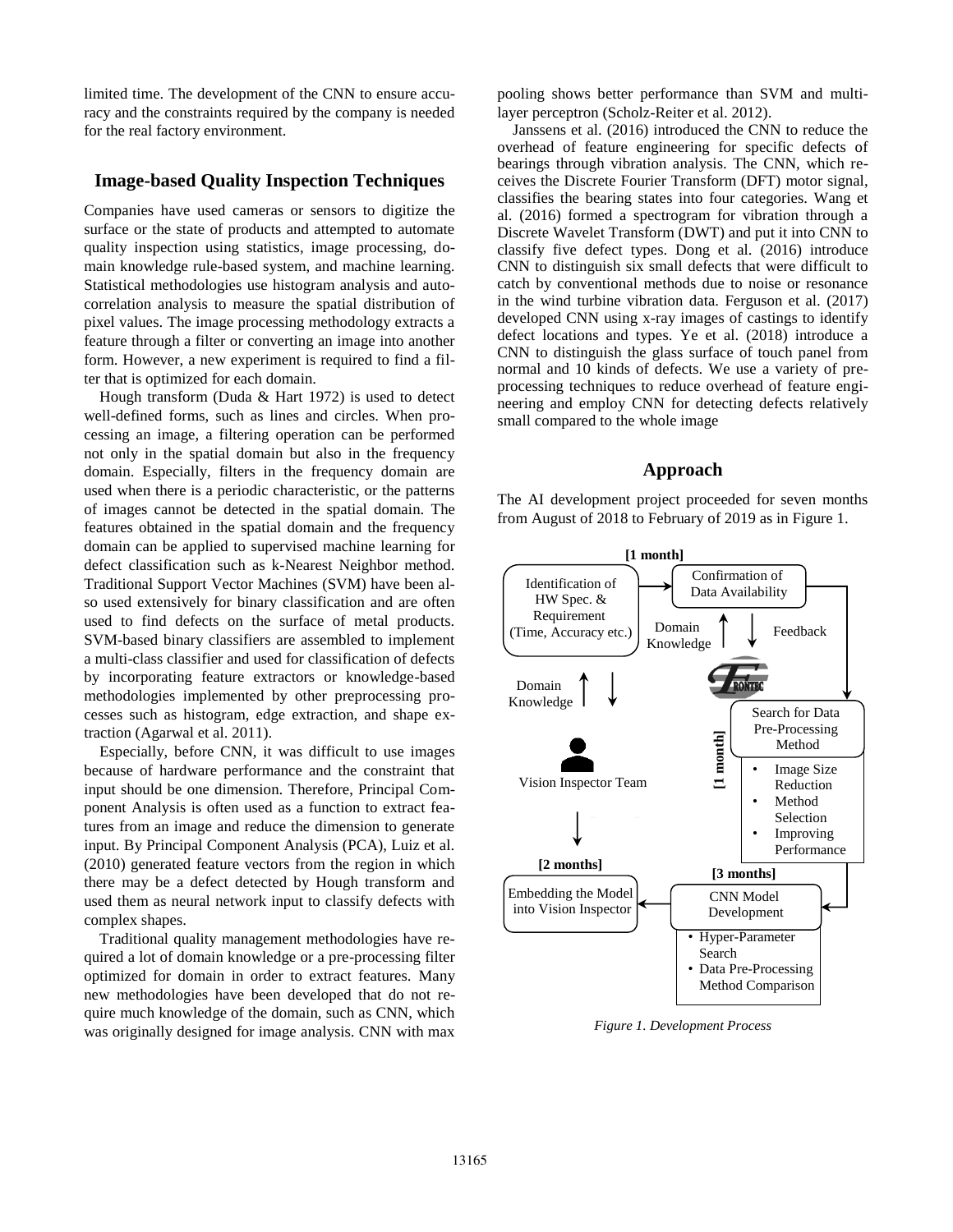From the start, the deployment issue was much emphasized. The AI team consisted of one AI model developer and one AI-factory system integrator to lead and collaborate with vision inspector team. First, we identified the existing vision inspector specification that the AI system will be embedded and agreed with development team on the allowable load levels of vision inspector. We verified that the data provided by the factory were correctly classified and some suspected matters were corrected (the 1st month). Then, we explored the method of extracting only the nut part from the data and searched for the optimal image size to reduce the load (the 2nd month). We confirmed through experiments that it is possible to introduce from the simplest CNN to the deep neural network such as VGG (from the 3rd month to the 5th month). After the decision made to deploy CNN, we explored how to operate the model in the limited environment of the vision inspector (from the 6th month to the 7th month).

#### **Data**

We use two kinds of photos of weld nuts taken by the vision inspector cameras: upper side and underside. There are two types of upper side defects: 'burst' and 'struck', and three types of underside defects: 'internal chip', 'struck', and 'protrusion struck' (Figure 2). The upper side surface 'burst' is caused by the impurities of the raw material, and the inner chip on the underside surface is a residue generated during cutting process to make thread. Also, defects of the 'struck' type are generated by mixing foreign matter and debris during the process. The number of photographs provided for machine learning is 1198 on the upper side: 500 normal works, 431 'burst' and 267 'struck'. In the case of the underside, 2031 pictures were received: 500 normal pieces, 658 'internal chips', 410 'the struck', and 463 'struck protrusion'.



*Figure 2. Types of Defects*

The images are taken from the two cameras built into the vision inspector as shown in Figure 3. The captured image is grayscale and its size is  $1920 \times 1600$ .



Vision Inspector Camera for Under Side Side

*Figure 3. The Vision Inspector and the Cameras*

### **Pre-Processing of Data**

Data preprocessing has two main purposes. The first goal is to reduce the size of the image (Circle Hough Transform and downsampling), and the second one is to improve the performance of the model (DWT and PCA).

### **Circle Hough Transform (CHT)**

As seen in Figure 4, the background image is much larger than the weld nut area. If the provided image is used as the input, the initial learning takes much longer. We needed a module to extract only weld nut part from the photo image from vision inspector. CHT algorithm is used to search the circular weld nut region, which is used as the input of the CNN. Figure 4 shows the process of extracting only the weld nut part from the supplied image.



*Figure 4. Extracting only the Weld Nut Part in Image*

Binary threshold processing is performed on the original image based on the threshold value 90 to make the image a simple monochrome image with no noise. The Gaussian function with a magnitude of  $9 \times 9$  and a standard deviation of 1.5 convolutes the result to perform Gaussian blur, thereby connecting the lines that can be broken. From the Gaussian Blur results, we perform a CHT to find circles with radius of  $310 \sim 330$  pixels and get the center coordinates and a radius of the circle. We cut out the original image based on coordinates and radius obtained through CHT and extract only the weld nut part. The final size of the extracted image is  $750 \times 750$  to include the background.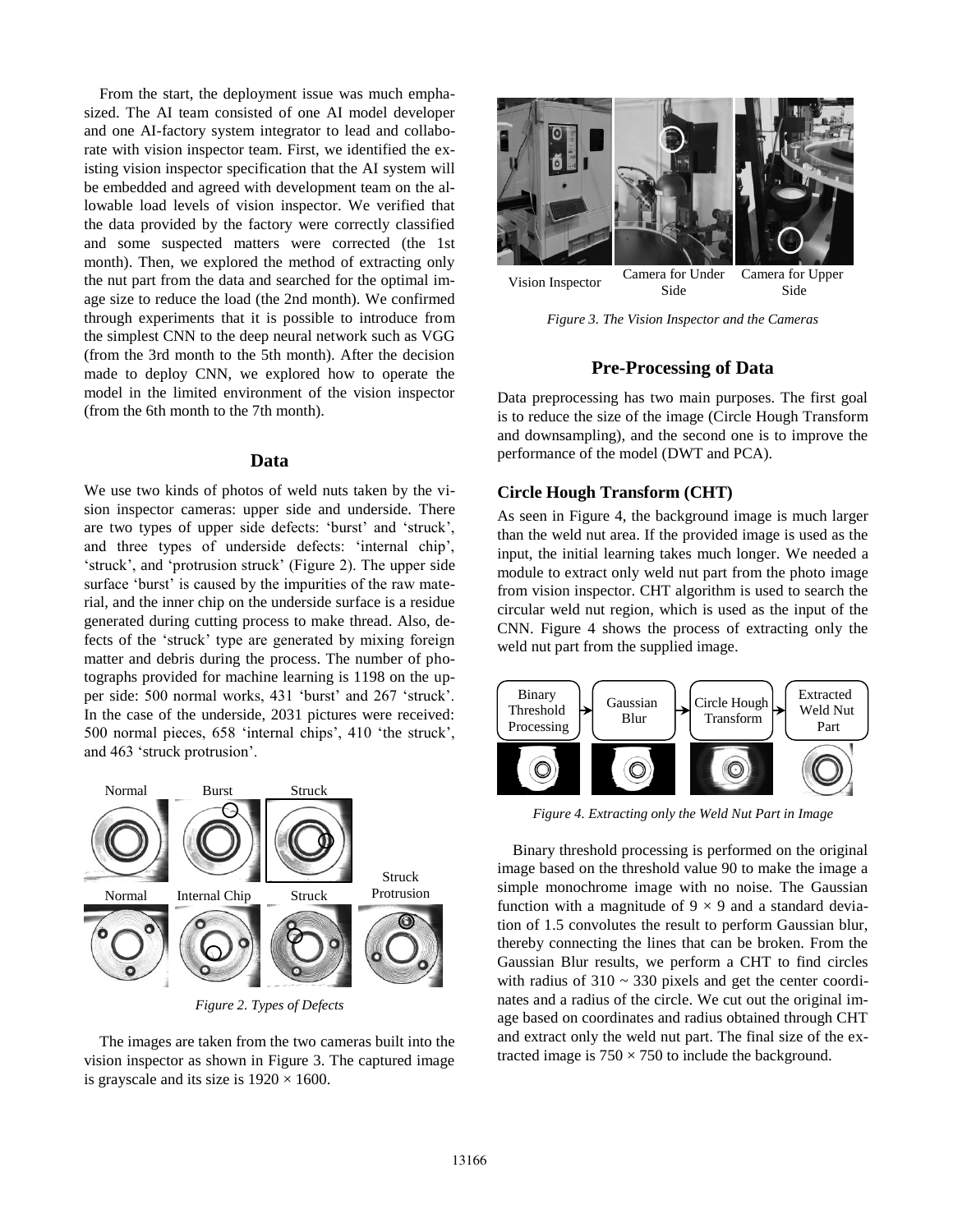### **Downsampling Images**

The CHT reduced the image size from 1920x1600 to 750x750, but downsamples the image to a size of 224x224 considering the resources the vision inspector consumes in the PCB (Printed Circuit Boards) control. The performance of Inter-area interpolation was the best compared with that of nearest neighbor, linear, cubic, or Lanczos interpolation respectively. The lines are formed the smoothest by the inter-area interpolation.

### **Discrete Wavelet Transform (DWT)**

We tested Discrete Wavelet Transform to emphasize the weld nut image components extracted by CHT. A filter for performing DWT is a binary orthogonal filter. DWT is applied to decompose the input image into 16 components of five levels. The results of the decomposition are merged as one image to be input to the CNN.

### **Principal Component Analysis (PCA)**

We tested PCA as a way to generate normal reference images to emphasize the difference between defective and normal product images. The standard image is generated by the process in Figure 5.



*Figure 5. Process of Generating the Normal Reference Image*

Smoothing each two-dimensional image into one dimension is accumulated for all the data sets to make one data. The data is normalized to a standard normal distribution and scaled. Assuming that the top 5% of the distribution of the standardization result is noise, only 95% of the components are used. An average is calculated for the result, and the result is inversely transformed to obtain a normal reference image. The difference between the reference image and the input image is shown in Figure 6. (a) is a reference image generated through principal component analysis, (b) is a difference between a reference image and a normal image, and (c) is a difference between a reference image and a defect image. The difference image is input to CNN.



*Figure 6. Reference Image and the Differenced Images*

# **Model**

### **2ConvBlock and 4ConvBlock**

We define the basic structure of CNN, from convolution layer to maximum pooling layer, as ConvBlock. ConvBlock is stacked to test 2ConvBlock and 4ConvBlock. One ConvBlock is composed of two convolution layers and one pooling layer. In 2ConvBlock, referring to the parameters of VGG-16 (Simonyan & Zisserman 2014), the size of the feature map is set to be twice as large as the depth of the layer. Since the input image is large, the size of the filter and the stride nearer to the input layer are set to be larger. 4ConvBlock doubles the layers in 2ConvBlock. The zero padding is used to equalize the input and output sizes of each convolution layer. The pooling size is set to 2X2 and stride to 2. The number of hidden layers is 1 and the number of hidden nodes is fixed to 100.

# **VGG-16**

VGG is superimposing sixteen structures consisting of two convolution layers and one pulling layer. A structure has one 3X3 and 2X2 convolution filters with stride one and zero padding convolution layer and a Max-pooling layer of zero padding. VGG has a relatively simple structure than Inception (Szegedy et al. 2017) or ResNet (He et al. 2016). Since the processing speed is important when applied to vision inspector, the size of the original VGG-16 feature map is reduced by half, and the remaining parameters are used in the same manner.

### **Experiment for Optimal Deployment**

The procedure for optimal structure and parameter search for field deployment is described in Figure 7.

### **Data Set**

To perform the defect classification experiment with 2ConvBlock, 4ConvBlock, and VGG-16 model, we use the image downsampled to 224x224 by inter-area linear interpolation on the image extracted through CHT.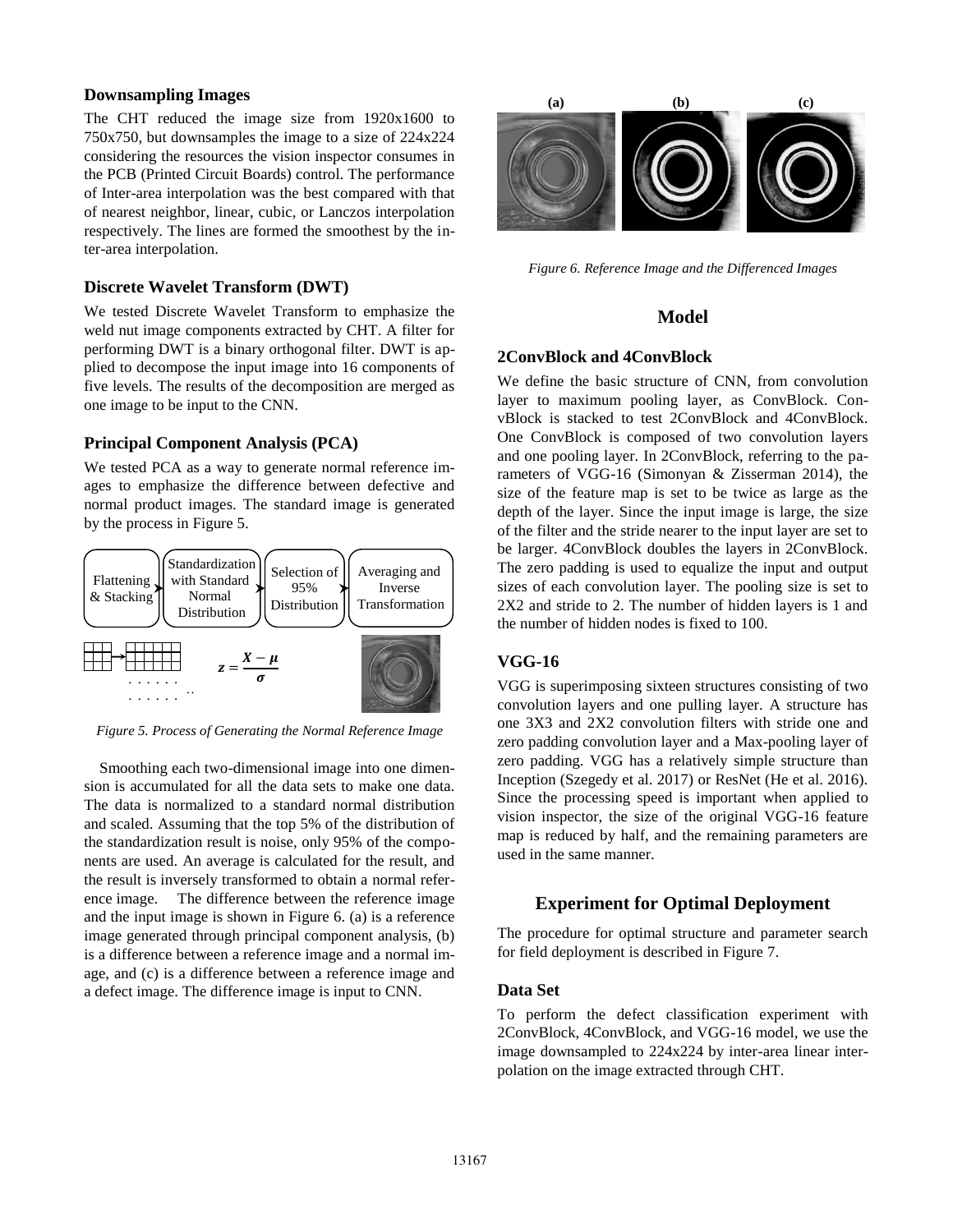Images are divided into defect types, with 1198 for the upper side and 2031 for underside, with 20% for test and the 80% for training. The datasets were separated so that the ratios of each classification type appeared identical in the training and test data sets. The number of types to be classified is three on the upper side and four on the underside. In the case of training data sets, data is doubled by random rotation and up/down/right/left flipping.



*Figure 7. The Experiment Process Summary*

# **Experiment Design**

We tested how the classification accuracy of test data sets changes depending on learning rate, mini-batch size change, dropout usage, and batch normalization in using 2ConvBlock, 4ConvBlock, and adjusted VGG-16 models. To overcome this overfitting problem of deep learning, we used mini-batch, batch normalization, and dropout. Minibatch means reducing the size of the batch, which is a unit of data to be learned. Batch normalization means scaling and shifting the distribution of inputs in mini-batch units. Dropout (Srivastava 2014) has the effect of learning generalized models by arbitrarily disconnecting connections between nodes at a certain rate.

The evaluation metrics used include accuracy, recall, precision, and F1 score. Confusion Matrix components (e.g. TP: True Positive, FN: False Negative, FP: False Positive, TN: True Negative) were measured for each experiment. Our case corresponds to the situation where defects

are relatively uncommon and the cost of false positive is significantly higher than the cost of false negative.

Each experiment was classified into normal/defect classification and defect type classification. The experiment performed 500 epochs and measured the average accuracy and Confusion Matrix components of the  $400 \sim 499$ epochs. In defect type classification experiment, the accuracy of each type was measured and the average was recorded. For checking the frequency of cases classifying defects as normal, the Confusion Matrix components for each defect type were combined and used for comparison. The detailed results can be found in Kwon (2019).

### **Optimal Learning Rate**

We experimented with the decreasing learning rates  $10^{-2}$ ,  $10^{-3}$ ,  $10^{-4}$ ,  $10^{-5}$  and so on. Models achieved high performance when the learning rate was  $10^{-4}$ . The learning rates of  $10^{-5}$  or less are is too small to search the global optimum point within 500 epochs. The false-positive component of the Confusion Matrix is the smaller as the learning rate is the smaller. In the case of normal/defect classification problem, the model with the learning rate  $10^{-5}$  is the smallest, and in the defect type classification, one with  $10^{-3}$  has the lowest false positive (FP) rate.

### **Optimal Mini-Batch Size**

Learning rate  $10^{-4}$  and the mini-batch sizes 16, 32, 64, 128, and 256 are used for the experiments. The mini-batch size 64 or less gave the highest performance. Especially for normal/defect classification, all test sets were correctly classified. The smaller mini-batch size, the more accuracy is achieved in defect type classification. The majority of the Confusion Matrix components have the lowest falsepositives at mini-batch size 64.

### **Experiment for Dropout and Batch Normalization**

Dropout (50%) or batch normalization is placed after fully connected layer. For normal/defect classification, dropout had better performance. Batch normalization had higher accuracy in defect type classification. Since dropout has a lower false-positive, dropout is finally applied.

### **Model Selection**

We selected VGG-16, which has high accuracy both classification. The 2ConvBlock model has a high accuracy (F1) of 0.99 or higher in the case of the normal/defect classification, but the VGG-16 model is better suited to the vision inspector in cases where the FP should be lower and the defect type should be classified.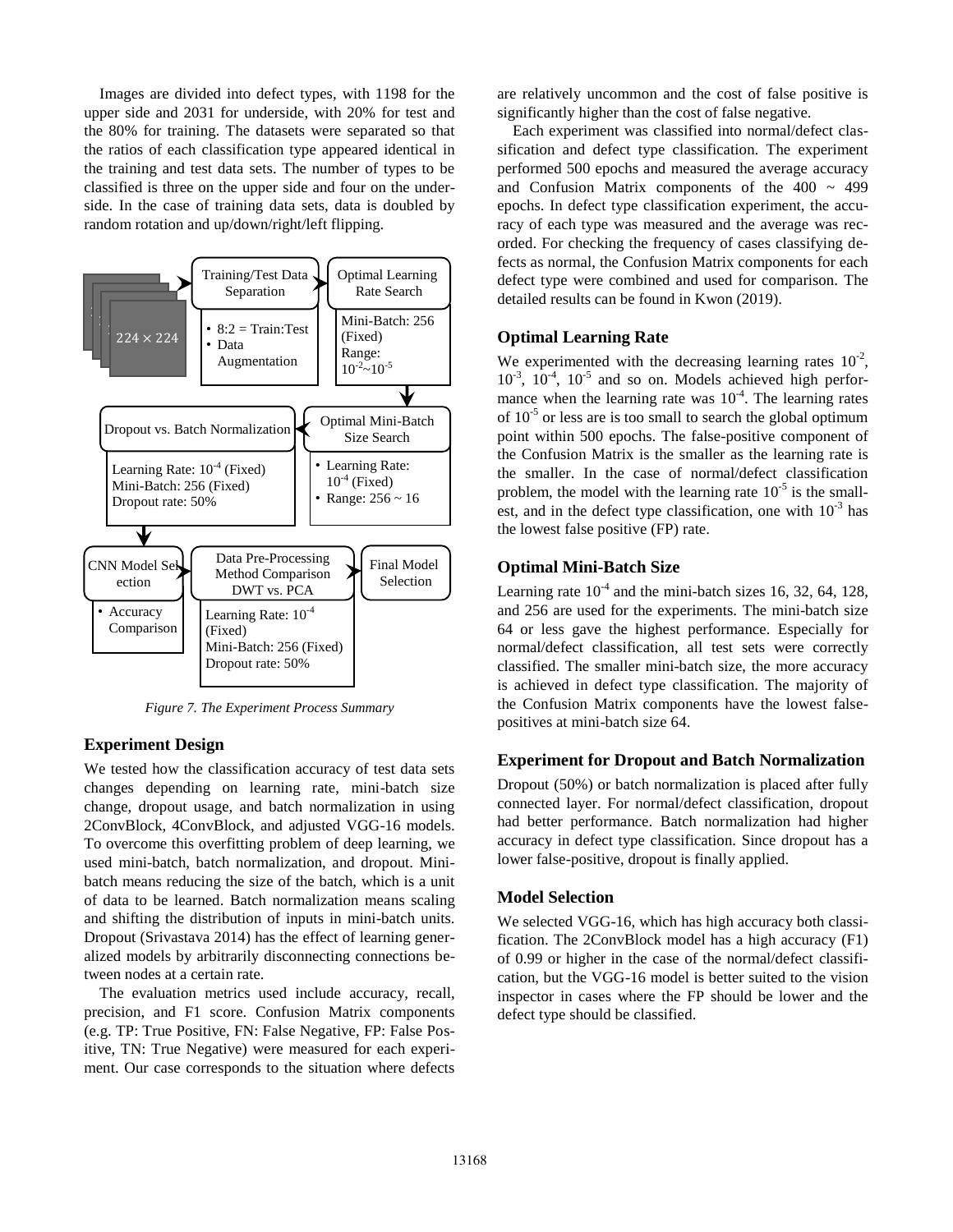The VGG-16 model with learning rate of  $10^{-5}$  and minibatch size 64 showed low FP. PCA and DWT were not always performing well in all cases, but partially accurate, therefore we apply neither to satisfy the operating speed. The operating speed of the model when using GPU is less than 0.078 seconds per inspection. The inspection system deploys the normal/defect classification model first rather than the defect classification model. 2ConvBlock is simple but it shows high accuracy in the problem of normal/defect classification, so it can be used instead of the VGG-16 just in case if the GPU cannot be used in unavoidable accidents.

### **Deployment**

### **Application Environment and Operation Process**

The inspection system is constructed as in Figure 8. Weld nuts enter the rail of vision inspector, and the products classified as normal fall from the conveyor belt to basket for packaging operation. The vision inspector takes photos through three cameras for upper side, underside, and thread images. The existing inspector can only examine the size of the welded nuts and the defect in the thread through the existing algorithm. The upper side and underside of the weld nuts are inspected through the model we developed. The inspector has a built-in computer with CPU intel i5 3.1GHz, GPU Nvidia GTX 1080 Ti, RAM 16GB, SSD 256GB, and OS Windows 10 64bit. The vision inspector operates under a program implemented in LabVIEW (Laboratory Virtual Instrument Engineering Workbench), a system design platform used to build automation systems in manufacturing.

For applying the developed model to the existing vision inspector, we designed the model to operate as a server and to communicate with the inspector. The process of bringing the weld nut into the inspector to make a normal or defect decision is shown in Figure 8. First, clicking the "Initialization" button confirms the connection with the server. Pressing the "inspection" button puts the weld nut on a rotating transparent circular plate coming in and out of the rail. As the disc rotates, the upper side and underside of the weld nut are sequentially photographed by the camera. The captured result is transmitted to the server. The result of the transfer is in the form of a string, which is transformed into an image form that can be operated on, and then only the weld nut part image is extracted through CHT. If the result of the classifying model is transmitted to the vision inspector, it is finally decided whether or not the product is defect integrating the size defect decision ('size test') and the thread defect decision ('thread test').



*Figure 8. The Quality Inspection System*

#### **Interoperation with Control System**

The mechanism inside the vision inspector to apply the CNN model is controlled by LabVIEW (Figure 9).



*Figure 9. The Architecture of the Vision Inspector*

There was a problem in initializing CNN to link the LabVIEW. First, CNN implemented through Python-based TensorFlow operates as Figure 10. The hardware for learning CNN has the CPU Intel Core i9-7900X @ 3.30GHz, 64GB RAM, and GPU Nvidia GTX1080ti 11GB. After performing an action related to machine control with Lab-VIEW, the process is reinitialized.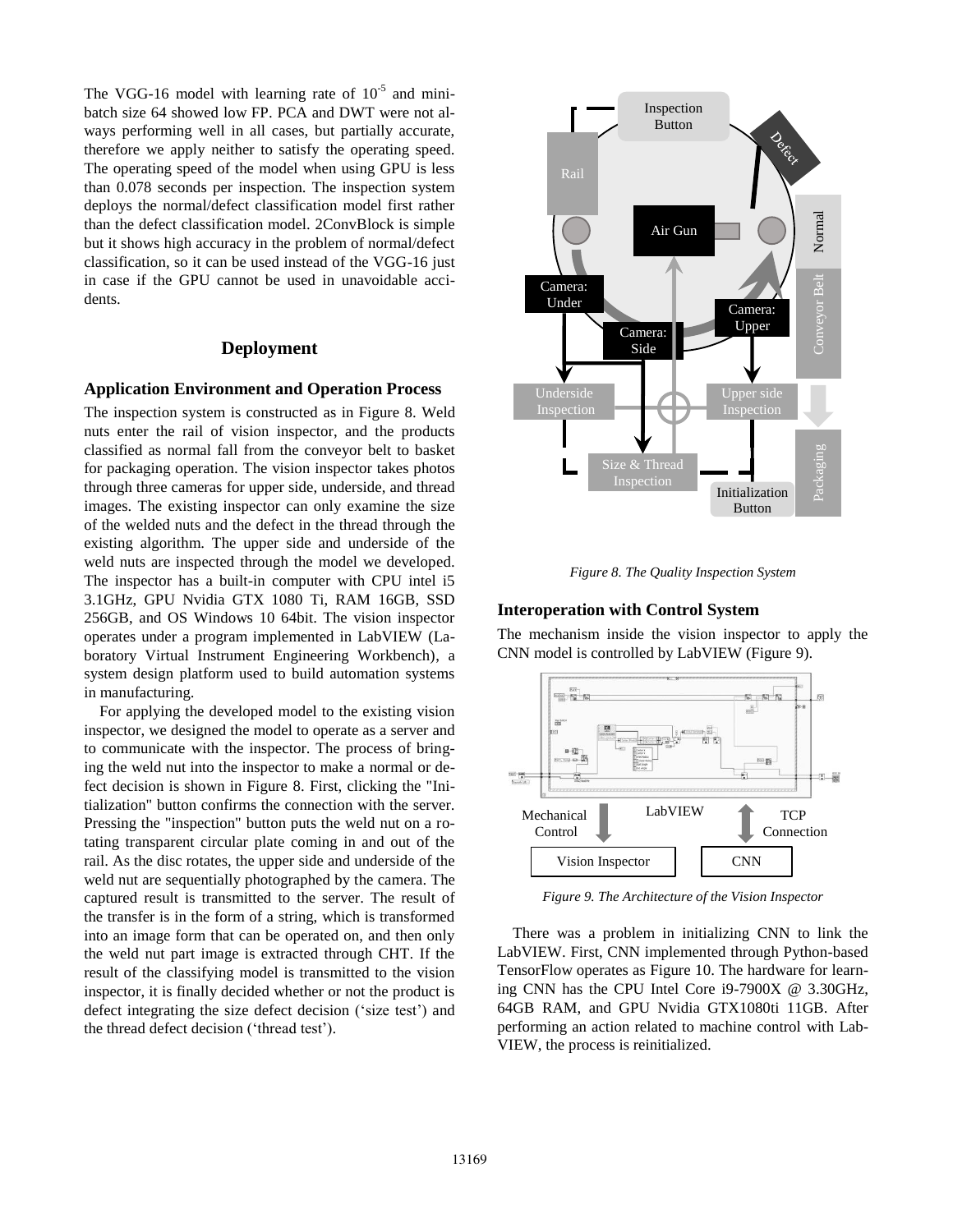Then we should construct the CNN structure through the checkpoint information every time each operation is performed. However, it takes tens of seconds to read because the checkpoint information of the developed VGG-16 has a size 700 MB. The initialization, which takes tens of seconds, is a fatal problem because it takes about 0.2 seconds for a weld nut to reach the front of the air gun from the camera in the vision inspector. To solve this, the initialization and the quality inspection process were separated. The inspection model was designed to operate as a client-server separately from LabVIEW. The CNN runs as a local server on a computer embedded in the inspector.



*Figure 10. Integration of LabVIEW and TensorFlow*

#### **Initialization, CHT and Downsampling Process**

The processes consist of executing the upper side and underside inspection respectively, and sending and receiving signals using LabVIEW and TCP (Transmission Control Protocol). Pressing the Initialization button in LabVIEW passes the signal to each model for the initialization. By running these quality inspection models on the server, the CNN model exists in the RAM until the inspector system is shut down. So, if you perform the initialization process only once, you do not need to reinitialize the CNN even after the machine control through LabVIEW, and you can eliminate the time lost from the initialization. Figure 11 shows the process of preprocessing the data to operate the model. To minimize the load, AI development team implemented it through a tool that performs CHT and downsampling built into LabVIEW.

#### **Quality Inspection Process**

The designed LabVIEW process to perform the quality inspection is in Figure 12. When you press the button "Inspection", LabVIEW sends a signal and the preprocessed images to the server to perform the inspection. The server activates the CNN to give the judgment. The server passes the computed results to LabVIEW, which synthesizes the results, size test result, and thread test result, and drops them into the air gun if the final judgment is normal.



*Figure 11. LabVIEW Coding of CHT and Downsampling*



*Figure 12. LabVIEW Implementation*

### **Application Use and Pay-off**

Since the deployment on November 2018, the expected monetary benefit is US\$20,000 per month, a combination of labor costs and failure costs previously incurred to manually perform a quality inspection. The monthly labor cost US\$16,000 includes the overtime work of 4 inspectors and 2 packing workers, and the monthly failure cost US\$4,000 includes the cost for inspection at customer site. Besides weld nut, Frontec has more than ten types of products. If we introduce AI for the rest products, we expect a profit of US\$200,000 per month.

Compared with the large potential benefit of the AI system, the development cost is not so much. Korea Industrial Complex Corporation, supported the Frontec's sevenmonth project with US\$90,000 under the grant of the 4th Industrial Revolution Smart Factory Construction Program. The financial support was shared among the AI development team (Benple Inc. and Kyung Hee University), vision inspector team, and the Frontec's fieldwork team. Since deploying AI in the manufacturing industry is still in the early stage, the AI development team had to contributed much more to even in integrating the developed AI model into the existing system than the vision inspector team. Our experience gives a lesson to AI experts in recognizing their roles in successfully deploying AI in the real business environments.